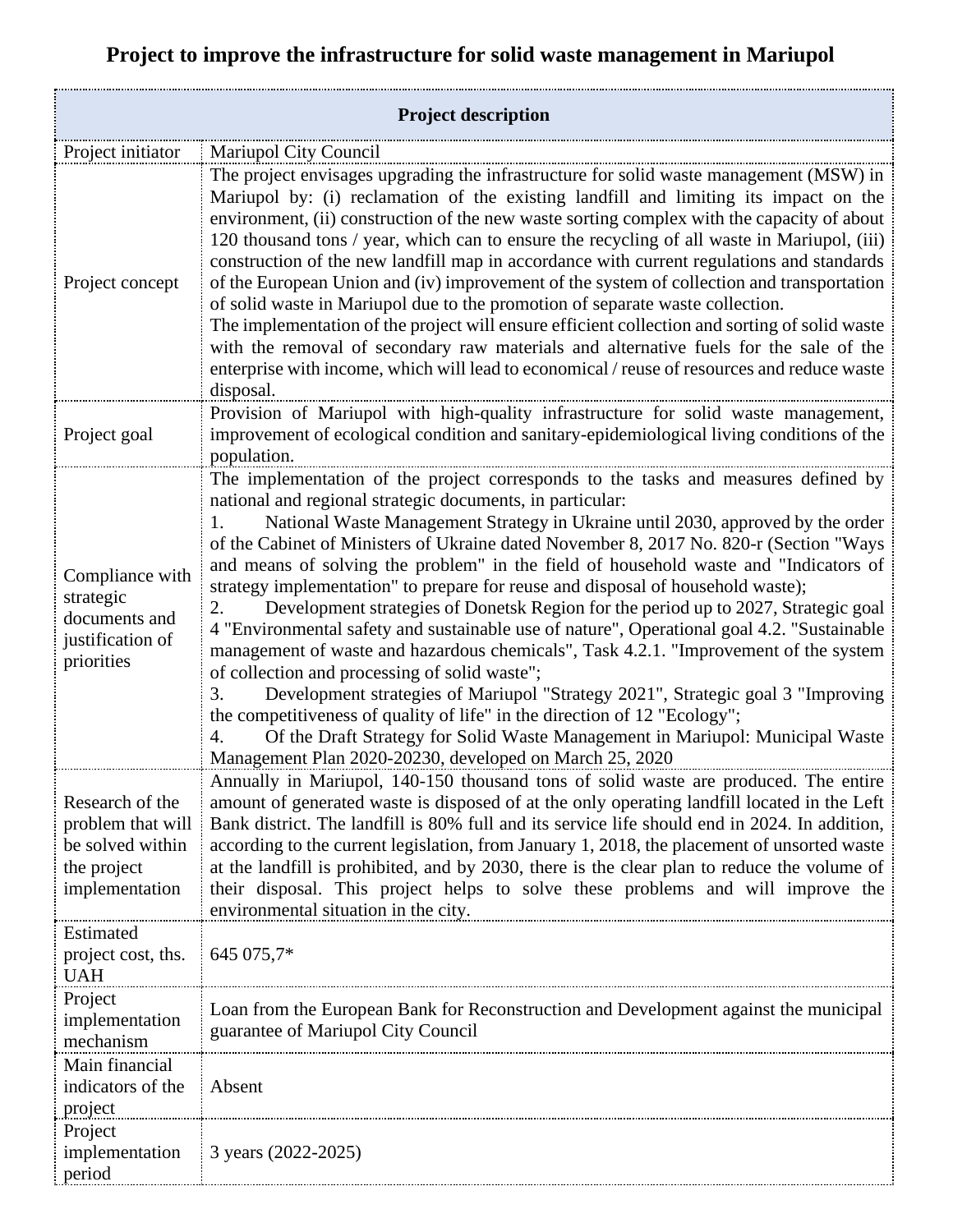| Approximate<br>sources of<br>project funding                                                             | Loan from the European Bank for Reconstruction and Development and grant of the<br>European Union                                                                                                                                                                                                                                                                                                                                                                                                                                                                                                                           |  |
|----------------------------------------------------------------------------------------------------------|-----------------------------------------------------------------------------------------------------------------------------------------------------------------------------------------------------------------------------------------------------------------------------------------------------------------------------------------------------------------------------------------------------------------------------------------------------------------------------------------------------------------------------------------------------------------------------------------------------------------------------|--|
| Project<br>implementation<br>stage                                                                       | Project work (adjustment of design and estimate documentation and environmental and<br>social assessment)                                                                                                                                                                                                                                                                                                                                                                                                                                                                                                                   |  |
| Stakeholders and<br>expected<br>outcome of the<br>project                                                | <b>Interested persons:</b><br>European Bank for Reconstruction and Development;<br>1.<br>2.<br>Donetsk Regional State Administration;<br>Mariupol City Council;<br>3.<br>Municipal Enterprise "Landfill for MSW"<br>4.<br><b>Expected results of the project:</b><br>Production of secondary raw materials up to 13.1 thousand tons / year;<br>1.<br>Production of alternative fuel up to 38.7 thousand tons / year;<br>2.<br>3.<br>Reduction of solid waste disposal up to 30%;<br>Increasing the service life of the new landfill by 3-5 years.<br>4.                                                                     |  |
| Characteristics of the object (existing or newly created)                                                |                                                                                                                                                                                                                                                                                                                                                                                                                                                                                                                                                                                                                             |  |
| Location of the<br>object                                                                                | 87500, Donetsk Region, Mariupol, Yednosti Ave., 1                                                                                                                                                                                                                                                                                                                                                                                                                                                                                                                                                                           |  |
| Description of<br>existing facilities<br>or those<br>proposed to be<br>created as part of<br>the project | <b>Existing objects:</b><br>1.<br>Existing landfill for MSW with the area of 6.5 hectares.<br>Objects proposed to be created within the project implementation:<br>Reclaimed existing landfill for MSW with the area of 6.5 hectares;<br>1.<br>New waste processing complex with the capacity of about 120 thousand tons /<br>2.<br>year;<br>3.<br>New landfill map with the area of 4.5 hectares in accordance with current<br>regulations and standards of the European Union;<br>Improved system of collection and transportation of solid waste in Mariupol due<br>4.<br>to the promotion of separate waste collection. |  |
| Form of<br>ownership                                                                                     | Communal property                                                                                                                                                                                                                                                                                                                                                                                                                                                                                                                                                                                                           |  |
| Description of<br>related<br>infrastructure                                                              | Access to transport infrastructure :<br>Distance to the sea trade port - 17 km.<br>The distance to the railway station - 10 km.<br>Distance to the airport of Zaporizhzhia - 270 km<br><b>Distance to communal infrastructure:</b><br>Distance to 6 kV electrical substation - up to 2 km;<br>Distance to the centralized water supply system - up to 0.5 km;<br>Distance to the district heating system - more than 3 km;<br>The distance to the gas pipeline - about 10 km.                                                                                                                                               |  |
| Land plot area,<br>ha                                                                                    | 17.3765                                                                                                                                                                                                                                                                                                                                                                                                                                                                                                                                                                                                                     |  |
| Land plot status                                                                                         | <b>Property type:</b><br>Communal property<br><b>Intended use:</b><br>For placement and operation of main, subsidiary and auxiliary buildings and structures of<br>technical infrastructure (production and distribution of gas, steam and hot water supply,<br>collection, purification and distribution of water) for solid waste treatment activities<br>(operation and maintenance of solid waste landfill)                                                                                                                                                                                                             |  |